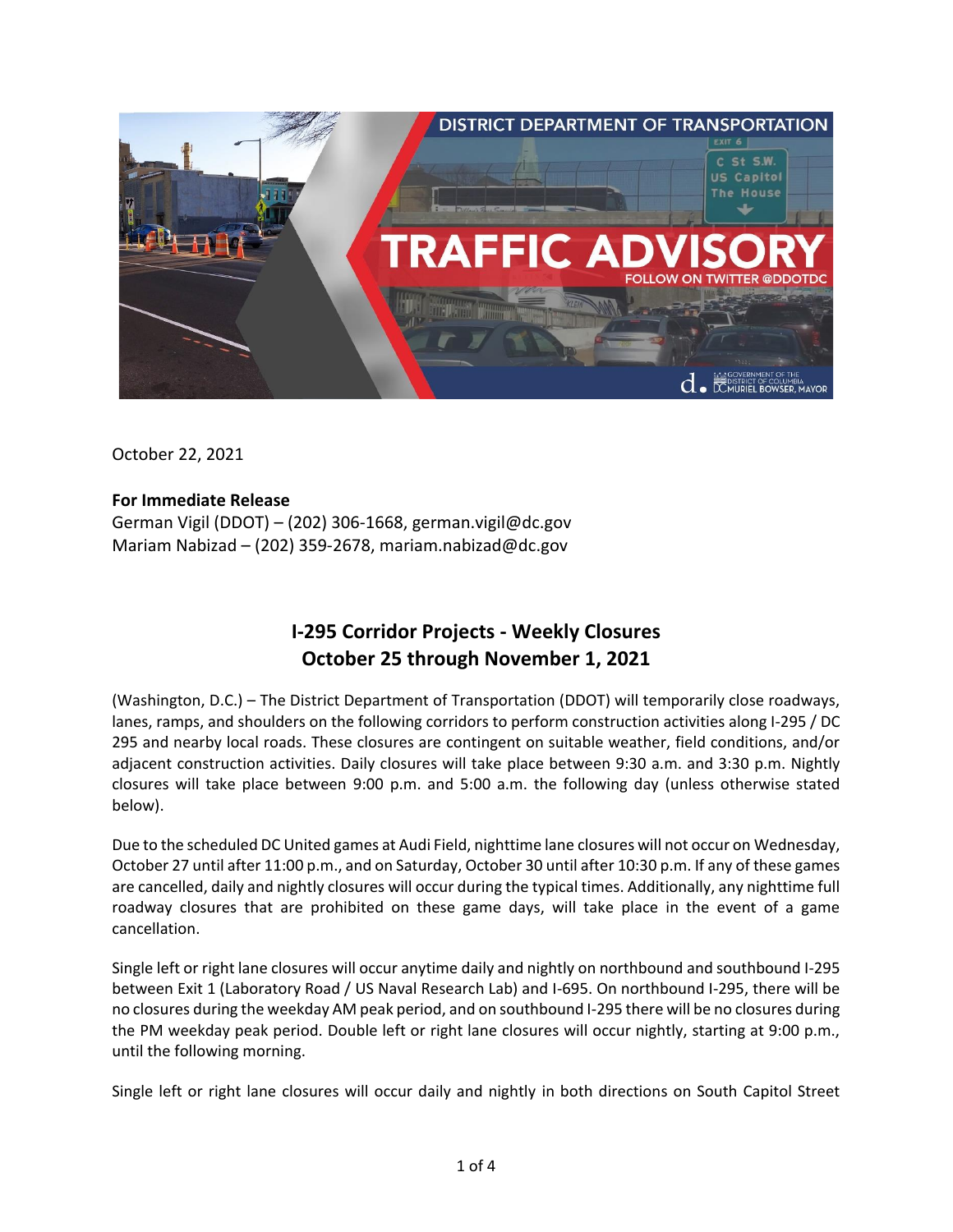SE/SW between Firth Sterling Avenue SE and N Street SE. Northbound single lane closures will begin at 9:30 a.m. weekdays, extending to 5:00 a.m. the following morning, and during the weekend from 7:00 a.m. to 3:30 p.m. Southbound single lane closures will take place during off-peak hours.

Single left or right lane closures will occur daily and nightly in both directions Suitland Parkway SE between the Martin Luther King, Jr. Avenue SE overpass and South Capitol Street SE. These single lane closures along these roadways will take place during off-peak hours. Double left or right lane closures will only occur nightly, starting at 9:00 p.m., until the following morning.

No other closures on South Capitol Street SE/SW or Suitland Parkway SE will take place on weekdays between 5:30 a.m. and 9:30 a.m. and between 3:30 p.m. and 9:00 p.m.

Daily and nightly single lane closures will also occur anytime during off-peak hours on Firth Sterling Avenue SE, and Howard Road SE. Daily and nightly single lane closures will also occur anytime on Potomac Avenue SE/SW, Half Street SW, Barry Road SE, St. Elizabeths Avenue SE, R St. SW and Malcolm X Avenue SE.

The following full ramp closures will also occur during off-peak hours:

- Exit 4 from I-295 Northbound (South Capitol Street / Suitland Parkway)
- Exit 4 from I-295 Southbound (South Capitol Street / Suitland Parkway)
- I-295 Northbound On-ramp from northbound Firth Sterling Avenue SE
- Ramp from South Capitol Street / MLK Jr. Avenue to I-295 Northbound (continuously)

Suitland Parkway SE between Firth Sterling Avenue SE and South Capitol Street SE will be nightly from Monday, October 25 to Friday morning, October 29 between 9:00 p.m. and 5:00 a.m., as shown in the graphic. This will include the closure of Exit 4A from I-295 Southbound to outbound Suitland Parkway SE and the restriction of left turns from the new Exit 4 from I-295 Northbound to Suitland Parkway SE and South Capitol Street SE. When Suitland Parkway SE is fully closed, Firth Sterling Avenue SE, South Capitol Street SE, and Howard Road SE will remain open to all traffic. A marked detour will be in place during these closures.

Suitland Parkway Closure & Detour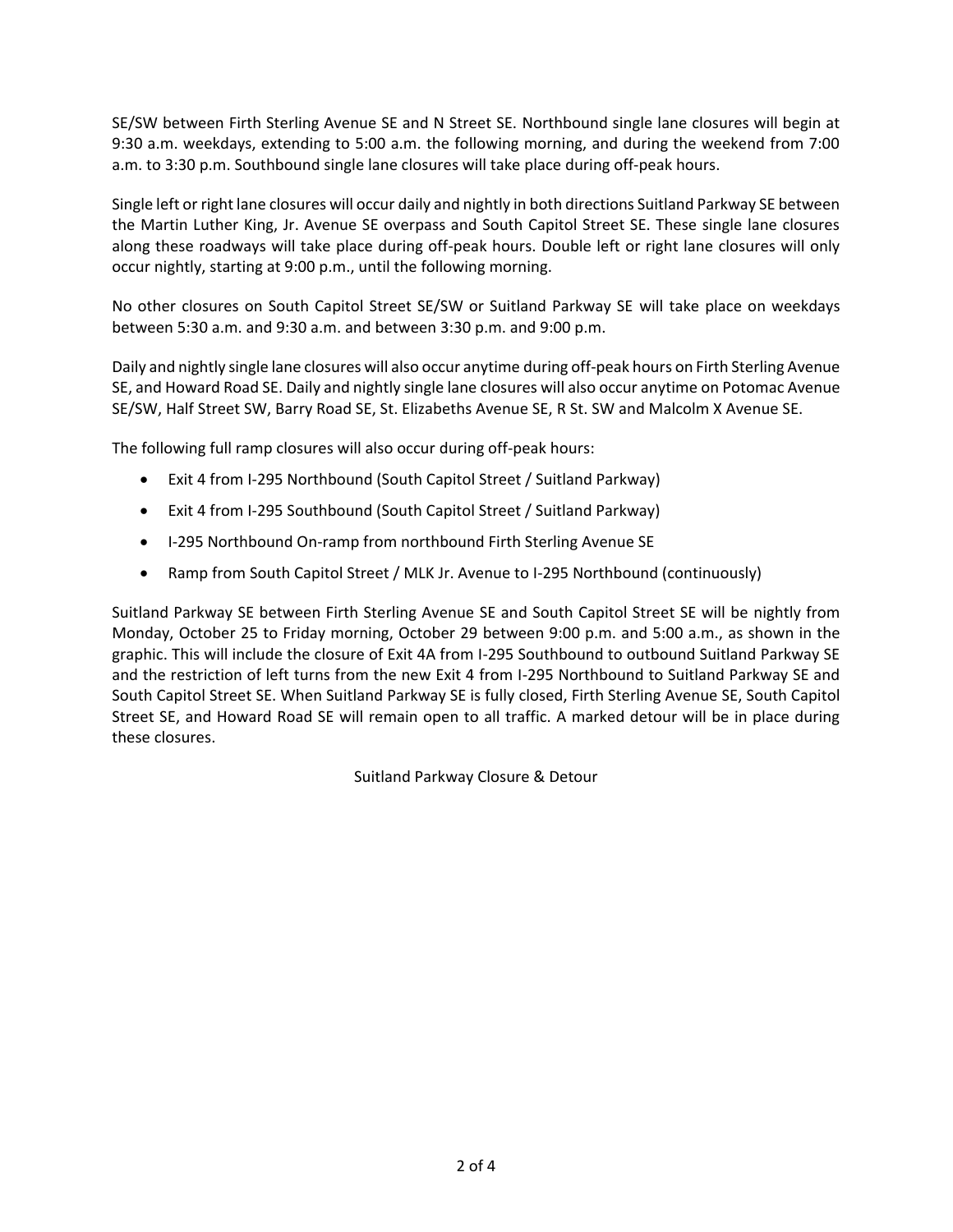

Firth Sterling Avenue SE between South Capitol Street SE and St Elizabeths Avenue SE will be Saturday, October 30 and Sunday, October 31 between 5:00 a.m. and 9:00 p.m. for bridge construction. When Firth Sterling Avenue SE is fully closed, Suitland Parkway SE and South Capitol Street SE will remain open to all traffic. A marked detour will be in place during these closures.



## **Firth Sterling Avenue SE Closure & Detour**

These closures are required for construction activities associated with the following DDOT projects: